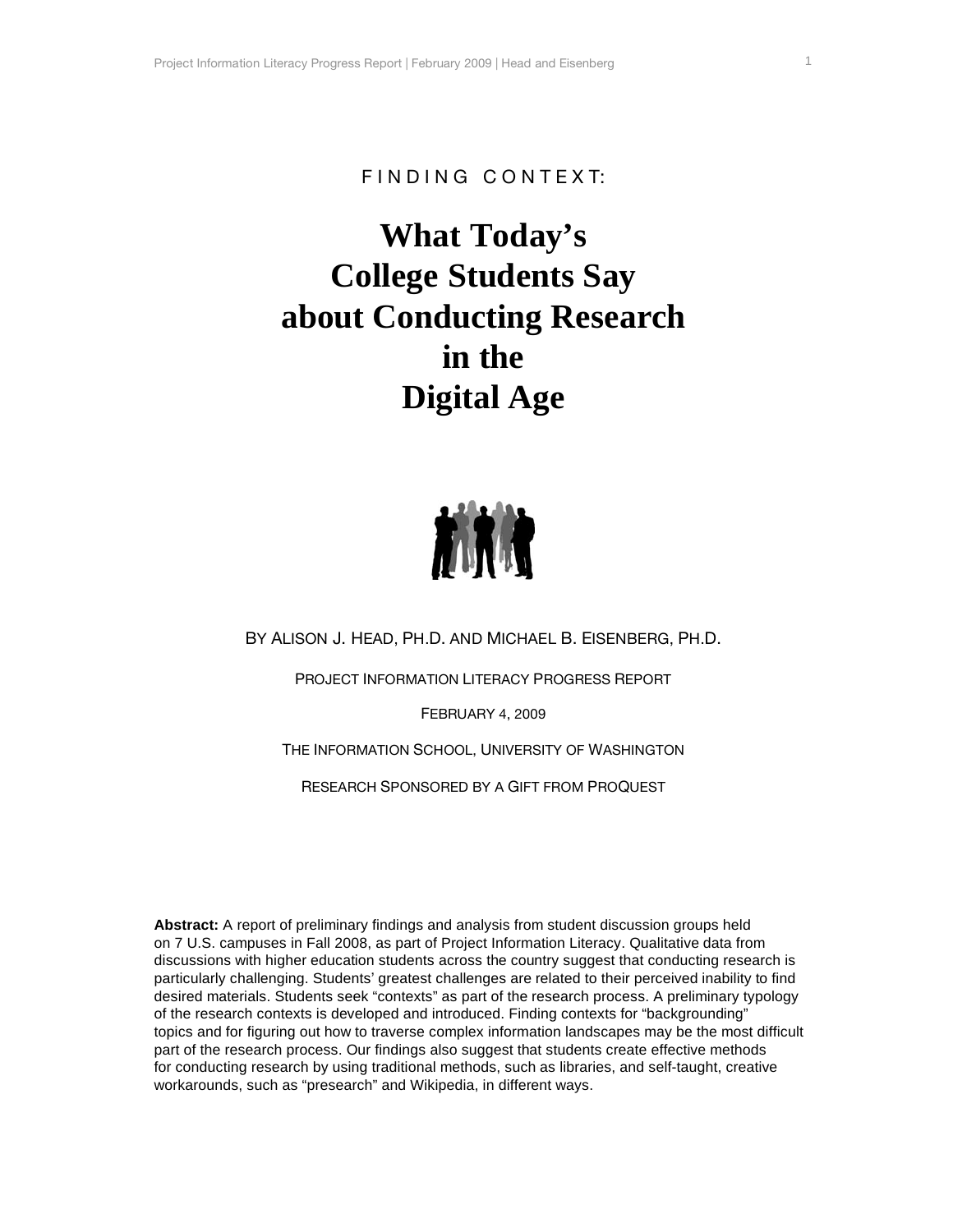# **Introduction**

#### *What is it like to be a college student in the digital age?*

In a world teeming with information technology and overflowing with access to data, how do students find the information they need? How do students conduct research for course-related assignments? How do they conduct research for use in their everyday lives? What frustrations and obstacles do they encounter? What strategies have students developed to meet their information needs?

Project Information Literacy (PIL) is a national research study based in the University of Washington's Information School. We seek to answer these questions by studying how college students function in the digital age—their tasks, their situations, their solutions, and their systems.  $^{\rm 1, \, 2}$ 

We want to learn how these "early adults" resolve issues of credibility, authority, relevance, and currency of resources used for course-related research and for what we call "everyday life research." At the same time, we ask what insights can be gleaned from studying students, through the lens of their own experiences, for improving the transfer, teaching, learning, and measurement of information literacy competencies.

During the fall semester of 2008, we conducted 11 discussion groups on 7 college and university campuses across the United States. We talked with 86 full-time students studying the humanities and social sciences and enrolled in private colleges and universities, public colleges and universities, and community colleges.<sup>3</sup> In our discussion groups we heard first-hand accounts about what conducting research means, what the stages of research entail, and what techniques, strategies, and solutions students apply throughout the process.

So far, we have found that no matter where students are enrolled, no matter what information resources they may have at their disposal, and no matter how much time they have, the abundance of information technology and the proliferation of digital information resources make conducting research uniquely paradoxical: **Research seems to be far more difficult to conduct in the digital age than it did in previous times.**

In this progress report we share some of the perceptions that led to this conclusion and several of the trends in problem-solving strategies that have emerged. The findings and analysis presented here should not be viewed as complete, but rather as part of our ongoing research that will be explored further and tested more rigorously.

<sup>&</sup>lt;sup>1</sup> The research for Year One of Project Information Literacy (PIL) is sponsored by a generous gift from ProQuest to the University of Washington's Information School for the further study of information literacy.

<sup>&</sup>lt;sup>2</sup> PIL is co-directed by Dr. Alison J. Head, Affiliate Assistant Professor in the iSchool and Michael B. Eisenberg, Dean Emeritus and Professor in the iSchool. For an overview of the findings, see a short video (4:06 minutes) produced by the PIL Team at http://tinyurl.com/3fubgk and the PIL Web Site at http://projectinfolit.org. Communication about this progress report should be sent to Dr. Alison Head at ajhead1@u.washington.edu or Dr. Michael Eisenberg at mbe@u.washington.edu.

<sup>&</sup>lt;sup>3</sup> We held 90-minute student discussion sessions with sophomores, juniors, and seniors at Harvard University, University of Illinois at Urbana-Champaign, Mills College, University of Washington, and with students, who had completed at least one semester, at three community colleges, including Diablo Valley College (CA), West Valley College (CA), and Shoreline Community College (WA), during October, November, and December 2008. For more about our methods and sampling procedures, see the Appendix of this report.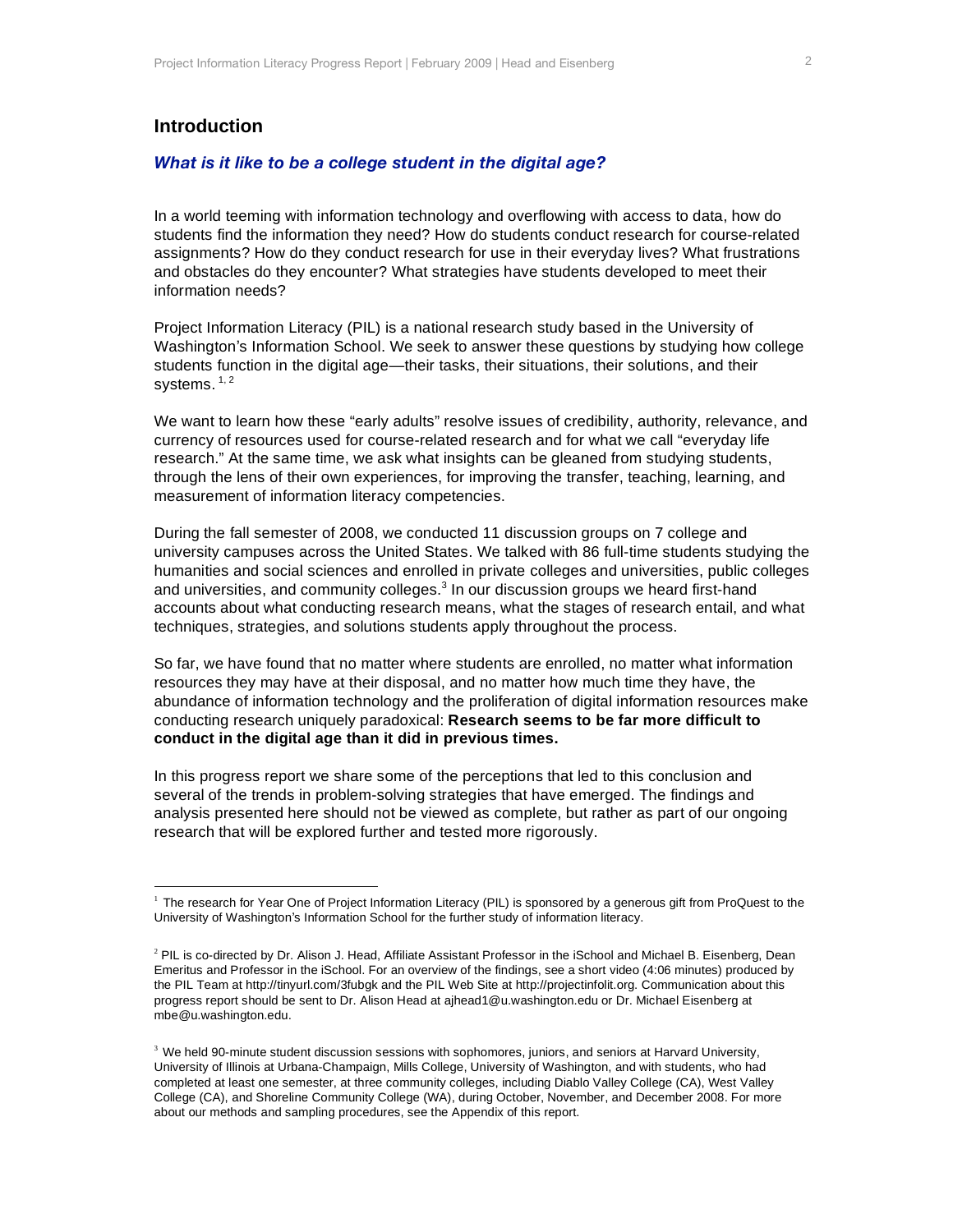## **The Activity of Research**

We define course-related research as those activities that commence upon receiving an assignment and continue through collecting research resources until the writing of the final paper. In our sessions, we found the signature course-related research assignment for the humanities and social sciences is the 5- to 7-page argument paper. Students are usually free to choose a topic as long as it is related to the course curriculum and has "evidence," culled from scholarly or other reputable sources that back up a position, an opinion, or an argument.

Student paper topics widely varied. Among the topics students researched and wrote about were the Algerian War, Macs vs. PCs, Puerto Ricans' immigration to Philadelphia, Post-Soviet economics, disability rights activism, theories of intersectionality, Jane Eyre and feminism, multiple intelligence theories, animal-assisted psychotherapies, and alternative Indian religions.

Another type of research students frequently conduct we call "everyday life research." We define everyday life research as the ongoing information seeking strategies for solving problems that may arise in daily life (e.g., health and wellness, finance and commerce, news, politics, and/or policy).

Most topics of everyday life research discussed by students in the sessions dealt with five themes: (1) Health and wellness (e.g., Lyme disease from a recent tick bite, a relative just diagnosed with cancer); (2) news (e.g., checking a hometown paper online, finding out how to cast an absentee ballot, following the Obama-McCain race); (3) domestic (e.g., finding out about which neighborhood to move to next summer, how to get trash collection for my group house, figure out why my computer is "freaking out"); (4) career (e.g., are jobs available with this major, what salary do people in this profession earn); and (5) spiritual (e.g., finding out about a religious group and what values it holds).

We found that everyday life research is different from course-related research in four significant ways:

- 1. Everyday life research was defined as personal and having no deadline set by someone else, unlike course-related research. The most frequently reported first step for everyday life research was Google. Next, students used a blog with which they were already familiar, or Wikipedia. Academic libraries, professors, and course texts were not used as sources in any of the examples we heard.
- 2. Everyday life research was often an open-ended search for information. Students reported that searches for everyday life information could last for days, and were driven by curiosity, as students clicked on Google results or Wikipedia citations and unfolded layers of information.
- 3. Personal curiosity was more easily satisfied in searches for everyday life research, even if participants turned up answers that were admittedly not as conclusive and accurate as they might have been. Clearly, course-related research did not afford participants the same luxury. Readers and graders of research papers were not so easily satisfied and the cost of error demanded more rigor and accountability from students.
- 4. Participants in our sessions reported almost twice as many frustrations, overall, with conducting course-related research than with everyday life research, though the nature or type of participants' frustrations had underlying similarities. Nine out of 15 (60%) of the frustrations students reported for course-related research had to do with an inability with finding the desired materials. Similarly, 5 out of 8 (63%) of the frustrations participants reported involved locating research materials.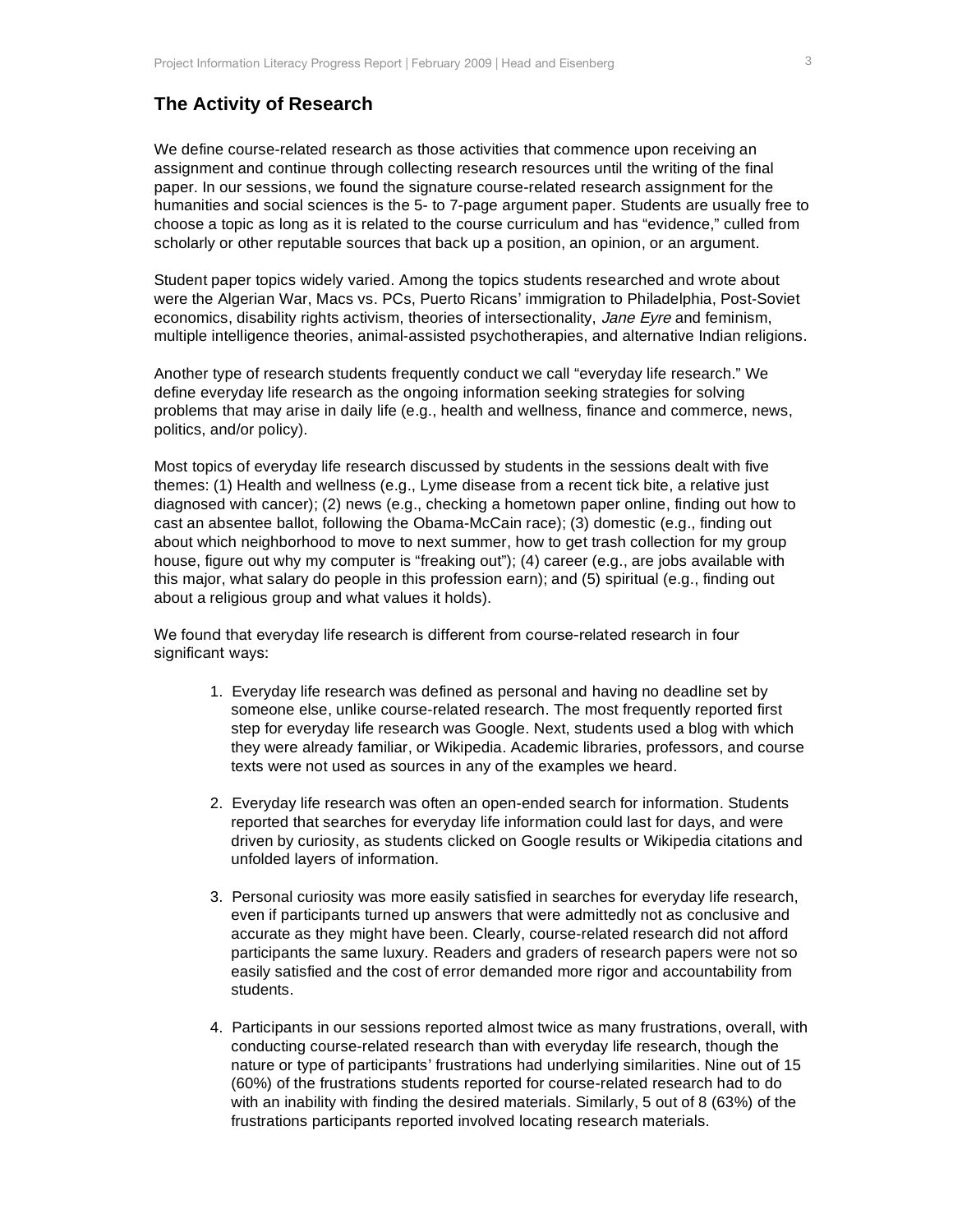# **Frustrations and Challenges**

Our data suggest that conducting research, whether for course assignments or everyday life problems, comes with its own set of challenges that are usually exacerbated in digital environments. Challenges are often deep-seated frustrations tied to finding resources students know exist, somehow, somewhere, but are unable to access. (See Figure 1, "What Frustrates Students When They Conduct Research?")

## FIGURE 1: What Frustrates Students When They Conduct Research?

| <b>Course-Related Research</b>                                                                      | <b>Everyday Life Research</b>                                                                   |  |  |
|-----------------------------------------------------------------------------------------------------|-------------------------------------------------------------------------------------------------|--|--|
| • Information overload (e.g., the more you<br>know, the less you know, it's depressing).            | . Too many results from a Google search and<br>the need to sort through them.                   |  |  |
| . Too much irrelevant information, can't locate<br>what is needed from online results.              | • Knowing the "answer" is online, but not being<br>able to find it.                             |  |  |
| • Beginning and getting started on an<br>assignment.                                                | • Figuring out what is a credible source, and<br>what is not.                                   |  |  |
| • Trying to find the "perfect source."                                                              | • Figuring out if something is up to date.                                                      |  |  |
| . Not knowing what to look for, yet still sifting<br>through articles that might fit.               | • Knowing that everything is not online,<br>especially when searching the Web.                  |  |  |
| • Trouble finding books needed on library<br>shelves.                                               | . Never can find enough information on the<br>obscure topic being searched.                     |  |  |
| • Can find the citation online, but cannot find<br>the full-text article in a database.             | • Once a great source is found online, how is it<br>found again when it is needed?              |  |  |
| • Scholarly databases or library books are out-<br>of-date.                                         | • Don't have a computer at home, so online<br>searches for information involves some<br>travel. |  |  |
| • Finding statistical information online.                                                           |                                                                                                 |  |  |
| • Having to change and refine how to write a<br>research paper from class to class.                 |                                                                                                 |  |  |
| . Not having access to same materials as<br>professors (e.g., rare documents).                      |                                                                                                 |  |  |
| • Having to buy a source unavailable on<br>campus                                                   |                                                                                                 |  |  |
| . Trying to find the .05% of things of interest not<br>on Web.                                      |                                                                                                 |  |  |
| • Feeling that nothing new is being said and<br>feels like the same information again and<br>again. |                                                                                                 |  |  |
| • Conducting research to meet another's<br>expectations.                                            |                                                                                                 |  |  |

List runs from most to least frequently mentioned frustrations by students,  $n = 86$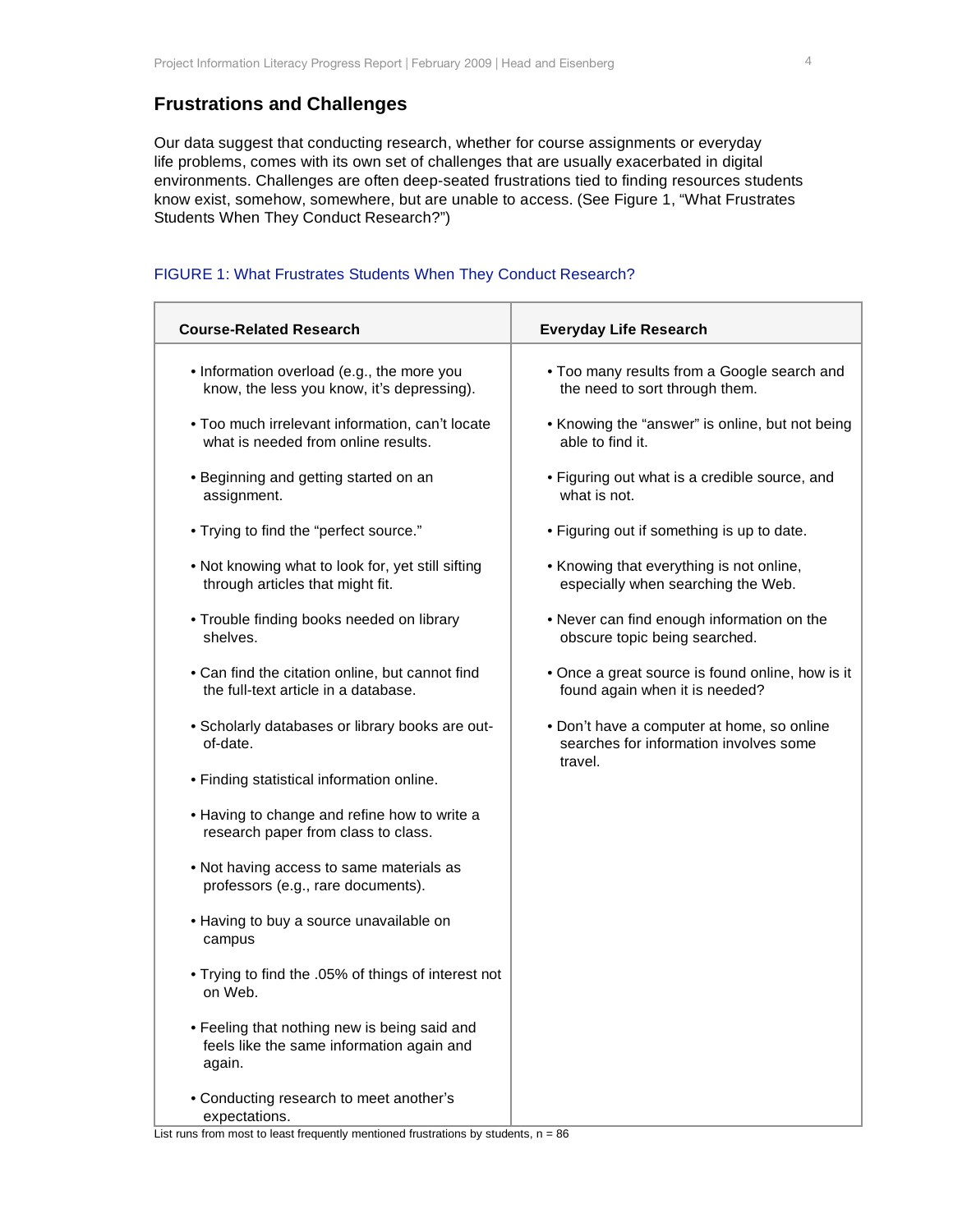# **The Need for Context**

For many students conducting research may feel a lot like being an inexperienced sailor heading directly into an oncoming wind, sails wildly flapping, and not being able to maneuver and get to a desired destination.

But why is this so? What did we find from students through the retelling of their experiences that helps to more deeply explain why the research process is so complicated for undergraduates?

In a word, "context."

Context, as we came to understand it in the sessions, is a key to understanding how students operationalize and prioritize their course-related and everyday life research activities. In our discussions, students consistently referred to "finding context," in one form or another, as the most laborious, yet requisite, part of the research process.

In particular we found that:

- 1. Students usually needed to obtain several different kinds of context for courserelated research.
- 2. Students seek different kinds of context with varying degrees of efforts or engagement, depending on whether the research was academic or everyday life research and what interest the topic held for them.
- 3. Students have developed strategies, techniques, and workarounds through trial and error and designed their own methods that sometimes, but not always, help them find context.

#### **A Typology of Contexts**

As an outgrowth of the sessions across campuses, we have come up with a preliminary typology that represents research contexts, which students need at various times, and in varying degrees.

Our typology is meant to provide: (1) a deeper understanding of the difficulties of the research process for early adults, as viewed through the lens of the student experience; and (2) a backdrop for our discussion of what we have learned so far about how students develop strategies for succeeding. We intend to refine and modify our typology with more data, as our research activities continue.

We have identified four types of context that students reported they tried to obtain during the research process. In order to undertake research, students may seek (to varying degrees) the following contexts:

- **1. Big picture**
- **2. Language**
- **3. Situational**
- **4. Information Gathering**

Figure 2 presents a graphical representation of the contextual foundations students require. Students require a need for each context in different degrees of intensity, depending on whether students are conducting course-related or everyday life research and their level of engagement, given the research task.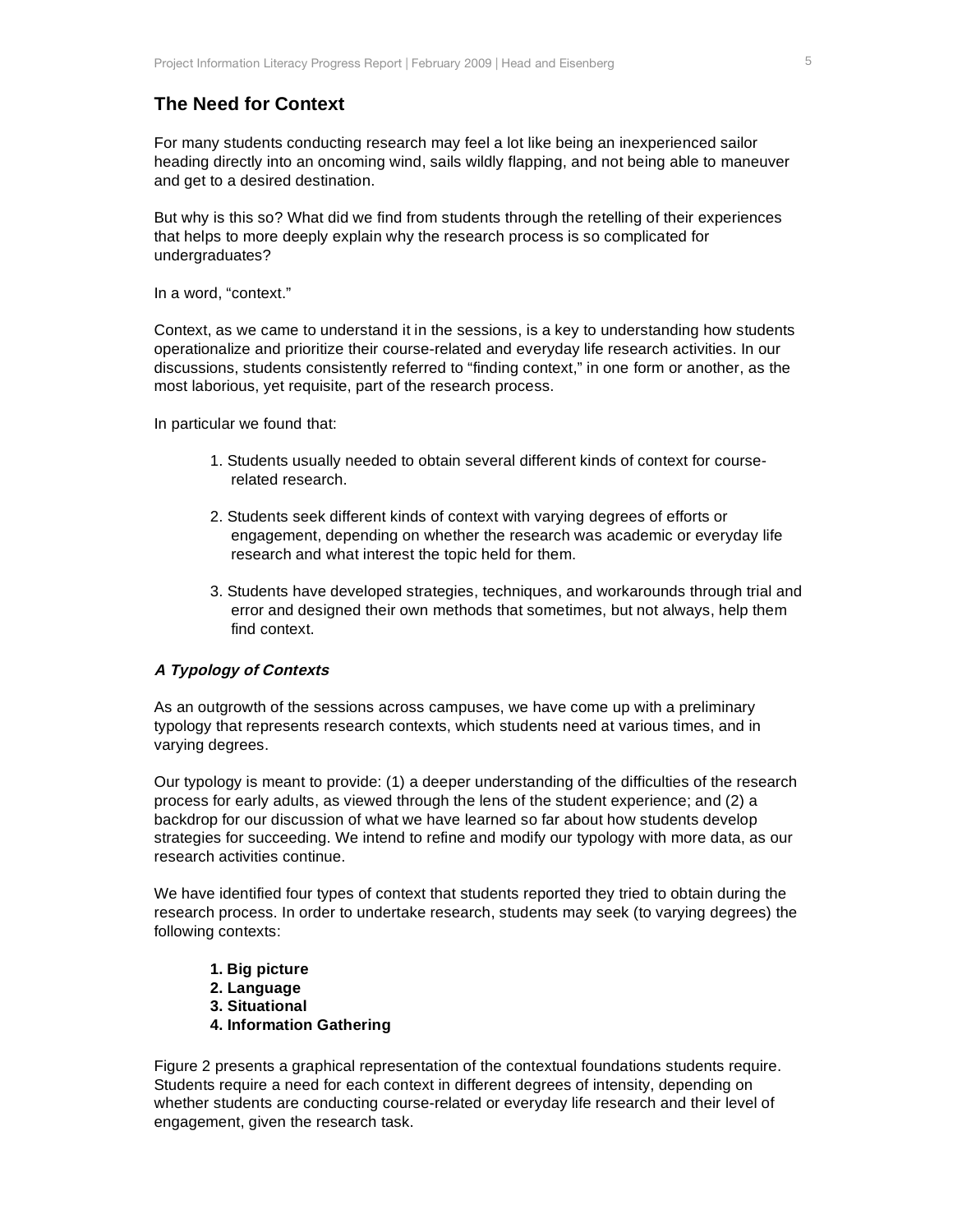

FIGURE 2: A Preliminary Model of the Undergraduate Research Process

Each category of contextual foundation is discussed in detail.

**1. Big picture context** involves selecting and defining a topic, understanding multiple sides of an argument, figuring out how the topic might best fit into the course curriculum—all exercises in critical thinking, a significant learning outcome of the higher education experience.

In our sessions, participants working on course-related research reported a much stronger need for big picture context than they did for everyday life research. Even though students had the freedom to write on topics of their own choosing, the ability to choose a topic, itself, could be daunting. Many students reported that they often had little or no idea how to choose, define, and limit the scope of a topic.

One student related the following account:

"In my philosophy class there was a research paper about Socrates and his whole ideals and the professor asked us to write something that we can relate to present-day history and what would happen back in Socrates' time. Most of the students in my class were international students and I don't know if they go over that in their native countries, like old Roman history, so it was hard in that aspect, a lot of people just didn't understand what we were supposed to write about, and Socrates really wasn't covered in class too much. It was too broad of a research assignment to the point of where if I picked anything, sure, I could write about it, but I wouldn't know if that was the right thing to write about, or the wrong thing, I just didn't know where to begin."

For students in our sessions, like this one, an early step in the research process was synthesizing and delineating a topic, and figuring out how it might best fit into the course curriculum. In their own words, students in our sessions described their need for a big picture context in terms of "thinking about a topic in a different way," and "narrowing down a topic area that can seem too broad," and "finding the common knowledge about a topic area, that is going to reoccur over and over again."

Only then, students said, could they get some traction with an assignment, expand their knowledge of it, and search for other resources, usually scholarly ones, as needed. One student summed up his need for background context, by saying "The longest part of research is getting to the question to ask."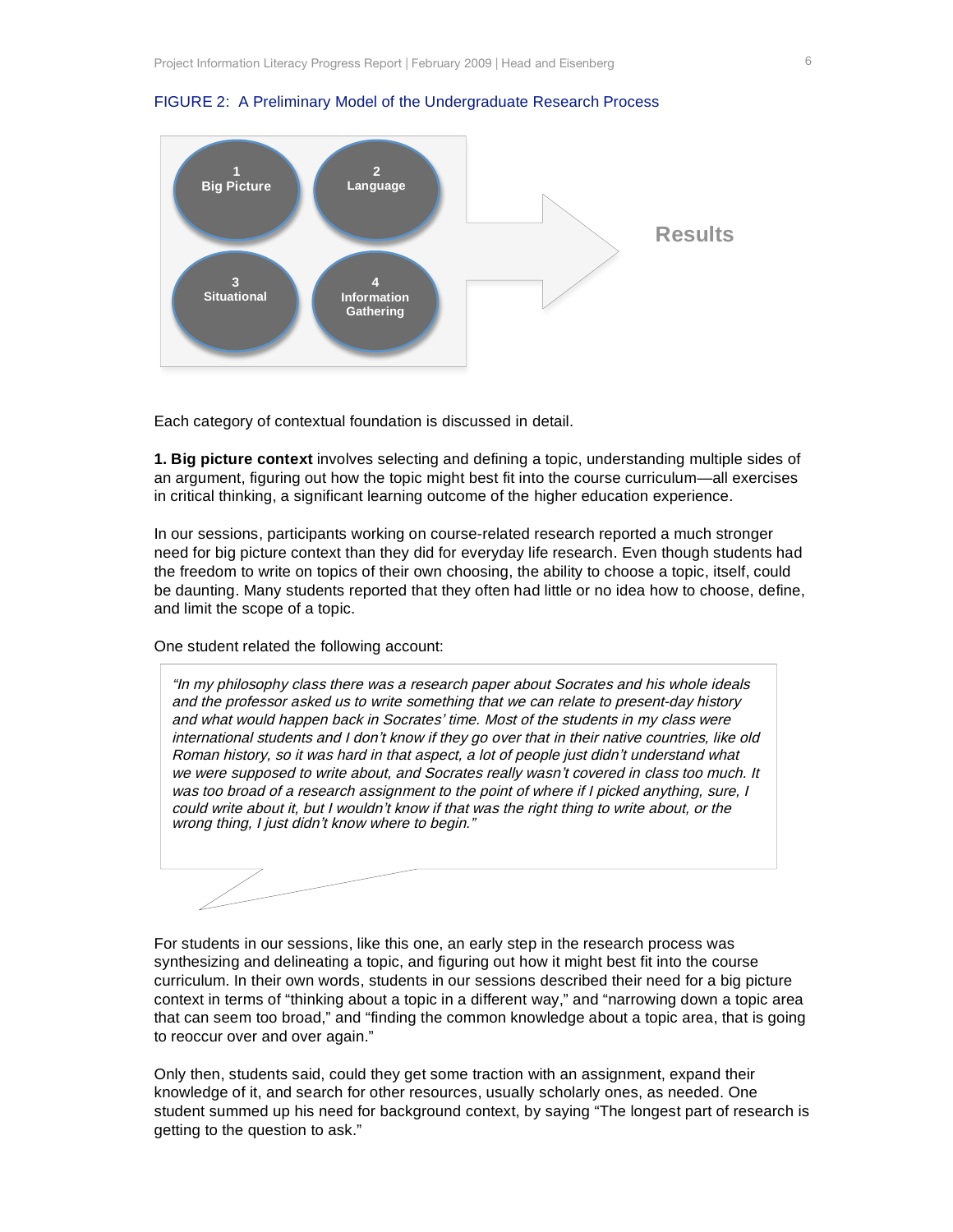#### **The Waiting Game**

In our sessions, some students said they delayed starting their search for sources until after they had taken a week or so, to think through an assignment. Often this reflective phase was related to obtaining the big picture context a student needs in order to begin research activities. One participant called this her "stew mode," a phase at the beginning of the research process that involved thinking about the assignment, letting it "percolate."

Another student said she needed to go out into the world and see if she could come up with ideas for her paper. She said, "maybe I'll see something when I'm riding the bus, a billboard, a newspaper, a book someone is reading and it gives me an idea and then I jot down a few notes in my iPod's to do list." Other students mentioned they would comb through one of their course texts, looking for ideas for their research paper.<sup>4</sup>

Truth be told, however, the majority of students we interviewed did not start on an assignment—thinking about it, researching, or writing—until two or three days before it was due.

Most of the students we interviewed—8 out of 10—were self-described procrastinators. There was a strong consensus among students that they waited until course-related research assignments were nearly due to begin or to really expend time and effort on an assignment. That is, a large majority of students reported spending three hours on research and another two hours on writing—one or two days before a 5-7 page course-related research paper was due.

In rare cases, some students would "dive into an assignment" as soon as they received it, but only if the topic really intrigued them. Overall, though, we found more than 80% of students interviewed procrastinated on more than 80% of their course-related research assignments.

The tendency to procrastinate occurred most frequently among students enrolled at research institutions. In these settings, students have online access to large library collections and multiple libraries on their campuses, where they were "sure to find something to cite"—even at the last minute. Students would start a research project by inputting a few search terms in the search engine of a database that had brought them "luck" on a previous assignment (e.g., JSTOR, ProQuest, or EBSCO).

However, the story was a little different at smaller institutions with limited library collections. In these settings, participants told us they would begin working on a course-related research assignment several weeks in advance. They would need to search scholarly databases (e.g., ProQuest), find a few articles they could review, and then order them, if need be, to read later. In other cases, some students would begin by ordering books through library interlibrary loan services.

Students procrastinated sometimes as a source of motivation to get them working; sometimes as byproduct of frustration with not easily finding the resources they wanted. One student at a research institution had a formula for applying to course-related research assignments: "Decreasing time equals increasing motivation." Another participant added, "I have to be under pressure to get motivated, since I'm constantly juggling so many things at once."

 <sup>4</sup> In our 2007 study about how humanities and social science majors conducted research at Saint Mary's College of California, we found that the largest percentage of students (40%) in our sample at the small, private liberal arts institution reported that they started the research process by consulting a course textbook or other assigned class readings. See "Information Literacy from the Trenches: How Do Humanities and Social Science Majors Conduct Academic Research?" Preprint publication by Alison J. Head, College and Research Libraries, September 2008, vol. 69, no. 4, http://tinyurl.com/akpqpe, (39 pages).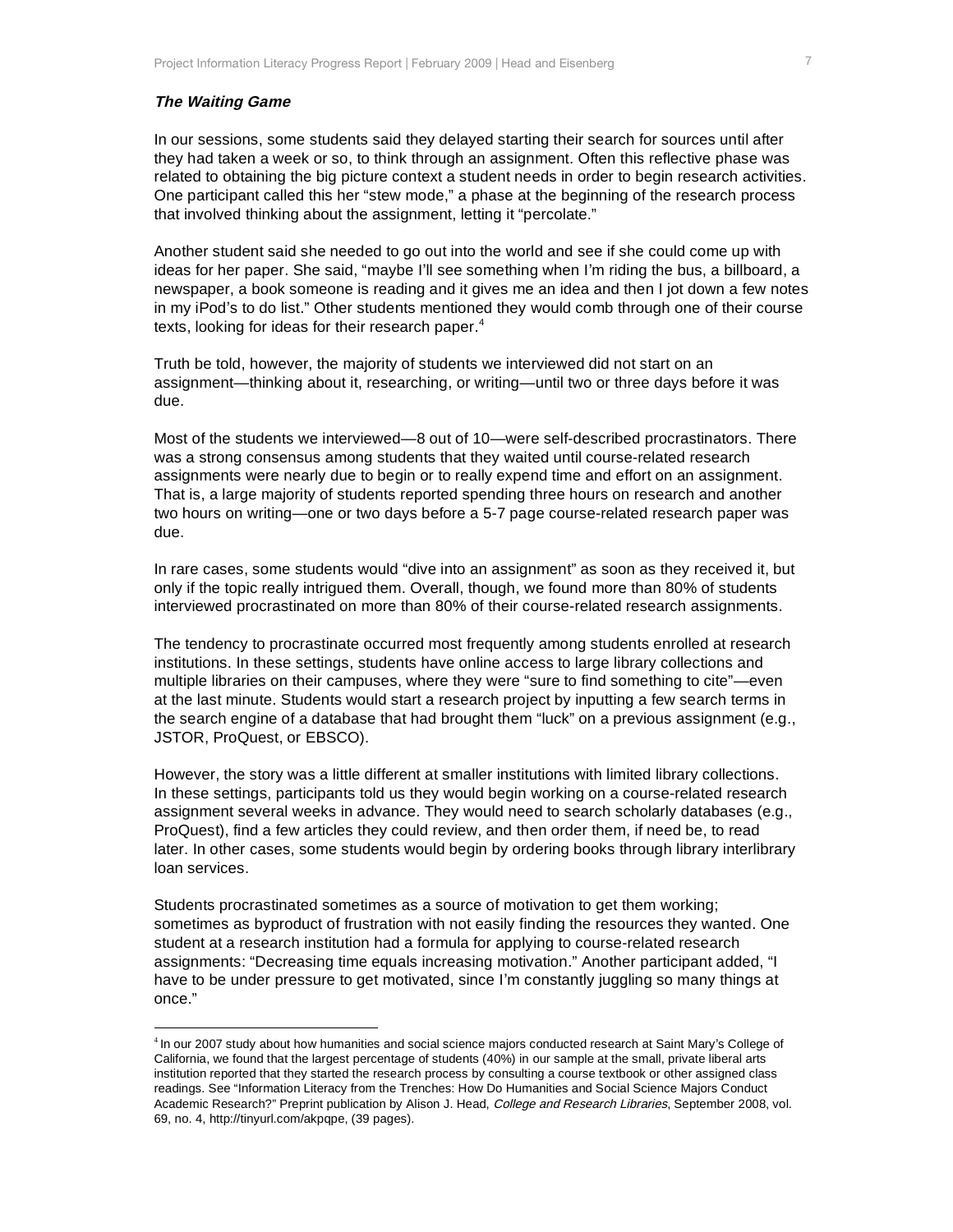On another campus, a student explained her need to mobilize and leverage a high level of what she dubbed, "functional anxiety."

She related the following account:

"Procrastination, for me, is about the adrenaline rush. I'll write a response paper in less than an hour before it is due. It's always just like a race. Can I find some quotes pull them out and put them together? Oh, look, I need to get this done in 20 minutes and turn it in. And once you know you can do it and get a good grade, you do it, especially if you can get away with it."

Even though participants admitted having a tendency to procrastinate, they also told us when they conducted course research they were often frustrated "by always feeling too rushed."

At one point in the sessions, we asked participants "What one word sums up how you feel at the moment you receive a course-related research assignment?" It came as no surprise to hear them say: angst, tired, dread, fear, anxious, annoyed, stressed, disgusted, intrigued, excited, confused, and overwhelmed.

**2. Language context** involves becoming more comfortable with the language, terms, and discourse of a topic area. Obtaining the meaning and use of language is an essential context in the research process for either course-related or everyday life research. Without a context for the vocabulary and terminology of a topic—what things are called and what they mean students could not proceed with any confidence and reported that they usually did so with little success.

In our sessions, we found that students needed far more language particulars for conducting course-related research than they did for everyday life research, especially when it came to formulating search terms.

One participant reported the following experience:

"I wanted to write about how using animals can help people. But I needed different terms, other terms to use when I was searching and trying to look up other things on other sites. I found there's, like, dolphin-assisted therapies, horse therapies, and then there'<sup>s</sup> psychotherapies…I guess they're all different themes, I guess that's what they are, and then I found out I needed animal-assisted therapy, that's what it's called, that's what I found out I needed."

Some students in our sessions, who were majoring in the humanities, especially a language, expressed their own frustrations with obtaining the language context for translating terms in one language to another one. Still other students reported that a limited understanding of the technical jargon found in their initial searches, usually in scholarly journals, hampered their progress. Students who did not know enough about the terminology of a field lacked the language context to make discerning decisions in their searches for information.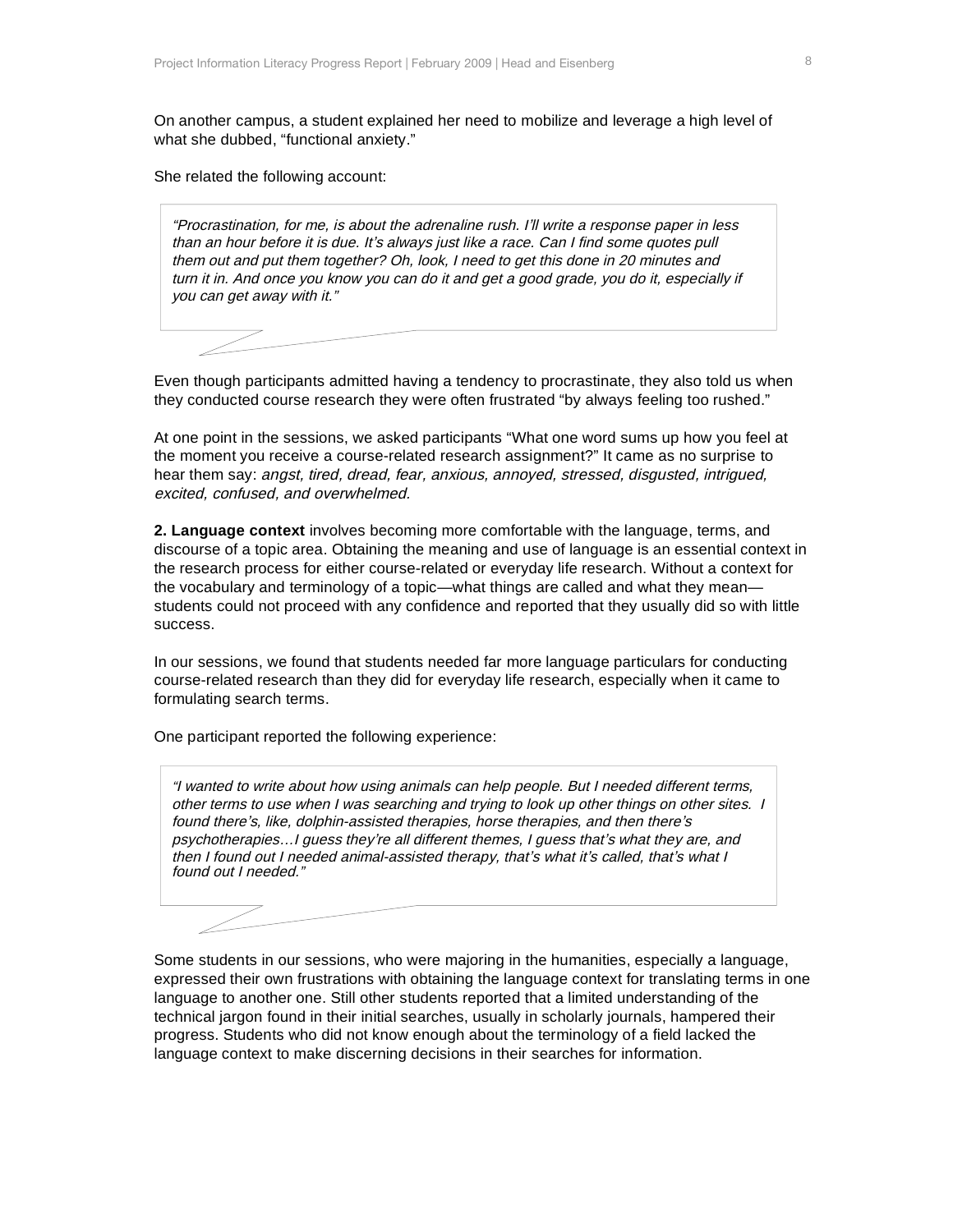**3. Situational context** involves setting the parameters of a topic, especially how efforts may fit into expectations and a set of surrounding circumstances. For everyday life research, students in our sessions defined the need for situational context in terms of their own need to know for personal gratification, curiosity, and/or the pressing need of the query (e.g., a health-related concern).

Course-related research, however, involved meeting the expectations of someone else, usually an instructor, who was assigning a grade and was therefore far more difficult to define. Students told us they usually had some need for situational context about research assignments, especially "figuring out what a professor wants," "meeting a professor's expectations and getting a good grade" and "figure out how far to go with something."

One participant enrolled in a large research institution explained:

"Professors are the 'source' they are the experts about the topic and about the assignment, but they are so hard to get a hold of, it's not like a professor is going to pass out their 'buddy list' to 600 students sitting in a large lecture…I swear professors skipped right from high school to being a professor and they have no idea where we are going and what we need to do for papers so that we can get a passing grade, but they are the ones giving out the assignment."

At smaller, more teaching-focused institutions, participants tended to view professors (and librarians) as forthcoming and helpful in providing them with the situational context that they needed to work on course-related research assignments. At larger research-focused institutions, the story was different. In general, these students reported they had less contact with professors as research coaches than did students at teaching institutions and they struggled with finding the situational context for an assignment.

In some cases, the kinds of primary research method professors used at research institutions did not help students learn the nuts and bolts of secondary research they needed. One student said, "if a professor shows something in class they dug up from the ground in Scandinavia last summer, sure, that's may be research to him, but it's not the kind of research I need to do."

**4. Information-gathering context** involves finding, accessing, and securing relevant research resources that "satisfice" individual research needs. In our sessions, students described information- gathering context in terms of a "hunt" for information. We found finding information sources for everyday life research or researching personal topics tended to be far less rigorous than deadline-driven course-related research in the academy.

Participants discussed how "interfacing between the library and the Internet" was difficult for course-related research and "trying to find what I found online also in the library, hoping it's not lost, overdue, or shelved in the wrong place."

One student in a session described her hunt for information:

"I spend so much more time on researching, just trying to find information than I ever do on writing the paper. I seem to spend the most time coming to the library, trying to find out where the hell the article I need is, getting it, copying it. We're supposed to have a link to the article right on the Web Site, but we actually don't because they haven't updated the site so now I have to go and try to find the article in the main stacks, physically, and it takes so much of my time, it's so confusing."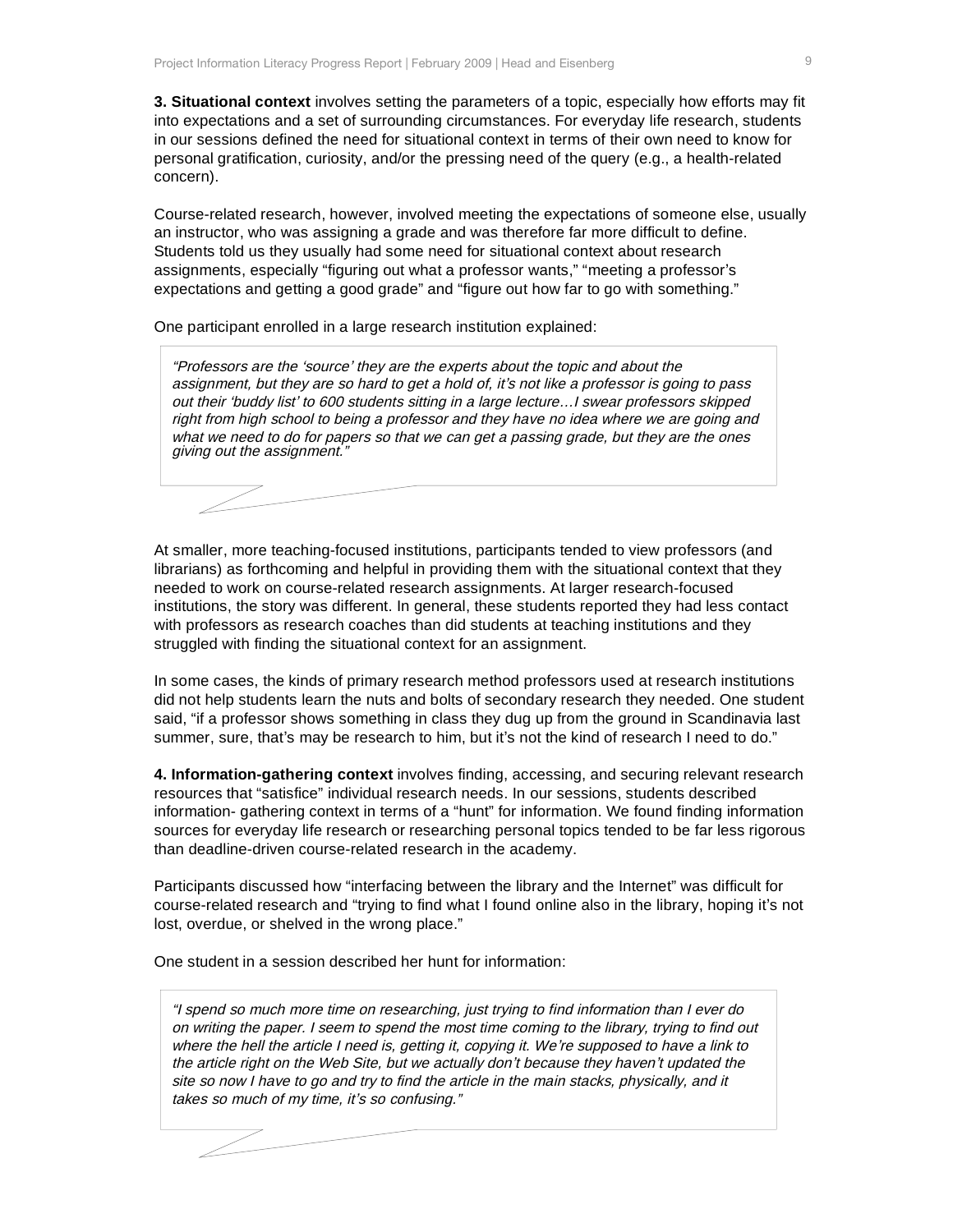For such participants, we would say that findability was often the most intimidating part of course-related research. We apply Peter Morville's definition of findability as "the quality of being locatable or navigable, the degree to which a particular object is easy to discover or locate, and the degree to which a system or environment supports navigation and retrieval."<sup>5</sup> Overall, students in the sessions said they were "overwhelmed by all the choices," "lacked a necessary orientation to find things," and, in general, "always have trouble finding what I am looking for" (both online and in the library).

## **Strategies, Techniques, and Workarounds**

So far, our research has found that course-related or everyday life research for early adults is replete with its own frustration and challenges, many of which involve finding certain contexts for carrying out research tasks. At the same time, we found that students are not without their own strategies and workarounds for resolving the difficulties they face with obtaining certain kinds of contexts. One solution is found in libraries, the other through a self-taught, online method.

#### **Use of Libraries**

 $\overline{a}$ 

In light of the context typology, students value libraries for giving them the *information-gathering* context that they need to carry out course-related research. We found students valued libraries, and librarians, especially in assisting them with their strategies for retrieving "citable stuff" and for helping them navigate complex information spaces, especially on larger campuses.

Participants in our sessions reported they valued libraries (i.e., library resources and librarians) for the following reasons:

- 1. For the online library start page, which they used, usually off-site, as gateway to scholarly research databases.
- 2. For librarians as "navigational sources," which they used most often used for making sense out of the complex library system on campus.
- 3. For librarians as "information coaches," who they used for refining thesis statements or helping them locate hard-to-find resources (i.e., statistics or government documents).

Students, who used libraries, looked to them, and especially to the reference librarians they consulted as sense-makers. Librarians helped students satisfice their individual, often time sensitive, information needs.<sup>6</sup> One student said, "librarians on this campus can be saviors, you need them to show you how to navigate a complex library system."

<sup>&</sup>lt;sup>5</sup> See Peter Morville's, Ambient Findability: What We Find Changes Who We Become. Sebastopol, CA: O'Reilly Media, 2005. Morville, who first defined the concept of "findability," is also, thankfully, on the Advisory Board of Project Information Literacy.

<sup>6</sup> Herbert Simon, the Nobel-winning psychologist at Carnegie Mellon University, first coined the term, "satisfice" to describe a type of decision-making that is a hybrid of satisfying and sufficing (1957). We apply satisfice here as it applies to students making a choice that suffices to fulfill the minimum requirements to achieve an objective (i.e., finish conducting research about a topic), without special regard for utility maximization or optimization of one's preferences.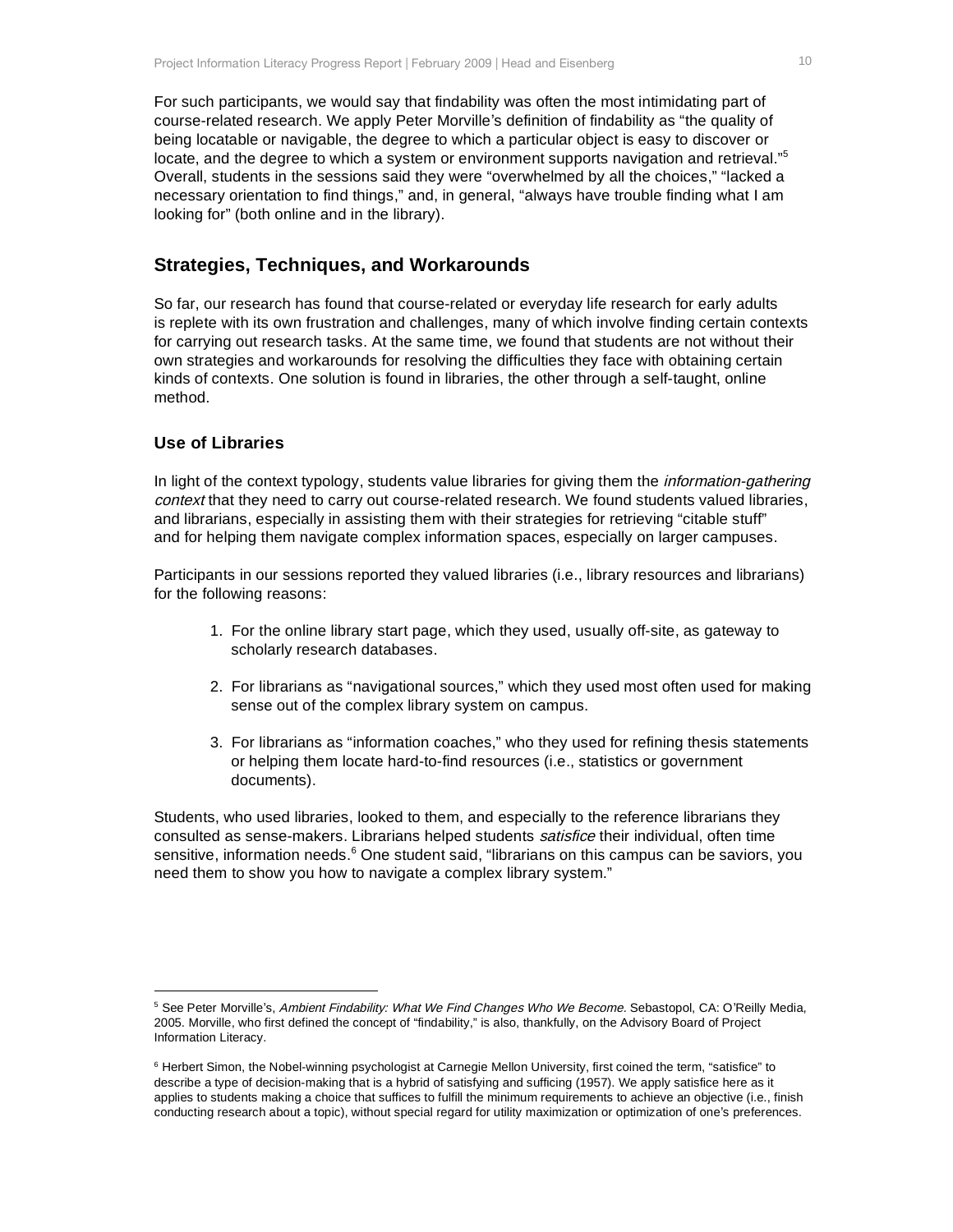#### A student in a session recalled her first few weeks, saying:

"My first semester here I was very daunted by the library system. It's a very daunting library system, there are so many separate libraries on this campus, there are millions of books. It makes no sense. And then someone said to me, "Oh yeah, what's the LC?" And I said, "What's an LC"? Then it hit me that must mean the Library of Congress where they have all these abbreviations that they throw around. It wasn't until my Human Rights Seminar, when a group of four of us organized a library research seminar, one hour with a research librarian, who went through all possible things you can do to find credible sources, which databases you can look up, then I was able to go out and get my hands dirty with research...it helped immensely."

Many participants considered formal library instruction (one-time, individual class visits) of little value to them, too. Throughout our sessions, participants reported that "library talks" (i.e., bibliographic instruction) made sense at the time, but that it was hard to recall and apply months later, when students were working on a research assignment.

Other participants reported that they infrequently consulted librarians with the search terms they entered into scholarly research databases. Students told us "we are just as capable to enter basic search terms as librarians can," "that I've been able to get by, so far, without librarians," and "I don't need a tour of the library, I just need to find one thing...now." One student said, "my first step used to be the library, but it was too much information, now I just go to the Web."

We found, generally, that when students did not receive (or request) the service they value delivered at the moment they need it from librarians, they quickly change course. Participants found a solution on their own, which is usually found online and derived from self-taught techniques that help them find the context they need.

#### **Use of Wikipedia**

We found Wikipedia was a unique and indispensible research source for students. The online, collaborative, community-based online encyclopedia gave students a workaround for obtaining the big picture and language contexts they frequently lacked for course-related and to a lesser degree, everyday life research. In nearly three-quarters of the student discussions—8 out of 11 sessions—there was a strong consensus among students that their research process began with Wikipedia.

Wikipedia? Yes, Wikipedia.

Students described Wikipedia as their "first go-to place" because Wikipedia entries offer a "preview" and provide "a simple narrative that gives you a grasp" and "can point you in the right direction," and "helps when I have no idea what to do for a research paper."

#### A student related the following account:

"I go to Wikipedia just so to get an understanding of a topic. Like, I did a paper on Puerto Ricans in Philadelphia and I went to Wikipedia first just to check it out. I looked at the history of Puerto Rico and then, Puerto Ricans in the United States. Just to get a basic understanding, so that, I could say to myself, okay, I know the beginning now, I know the current situation, I'm okay, and now I've got some citations and stuff, I've got a stepping stone to get deeper into the issue I've chosen."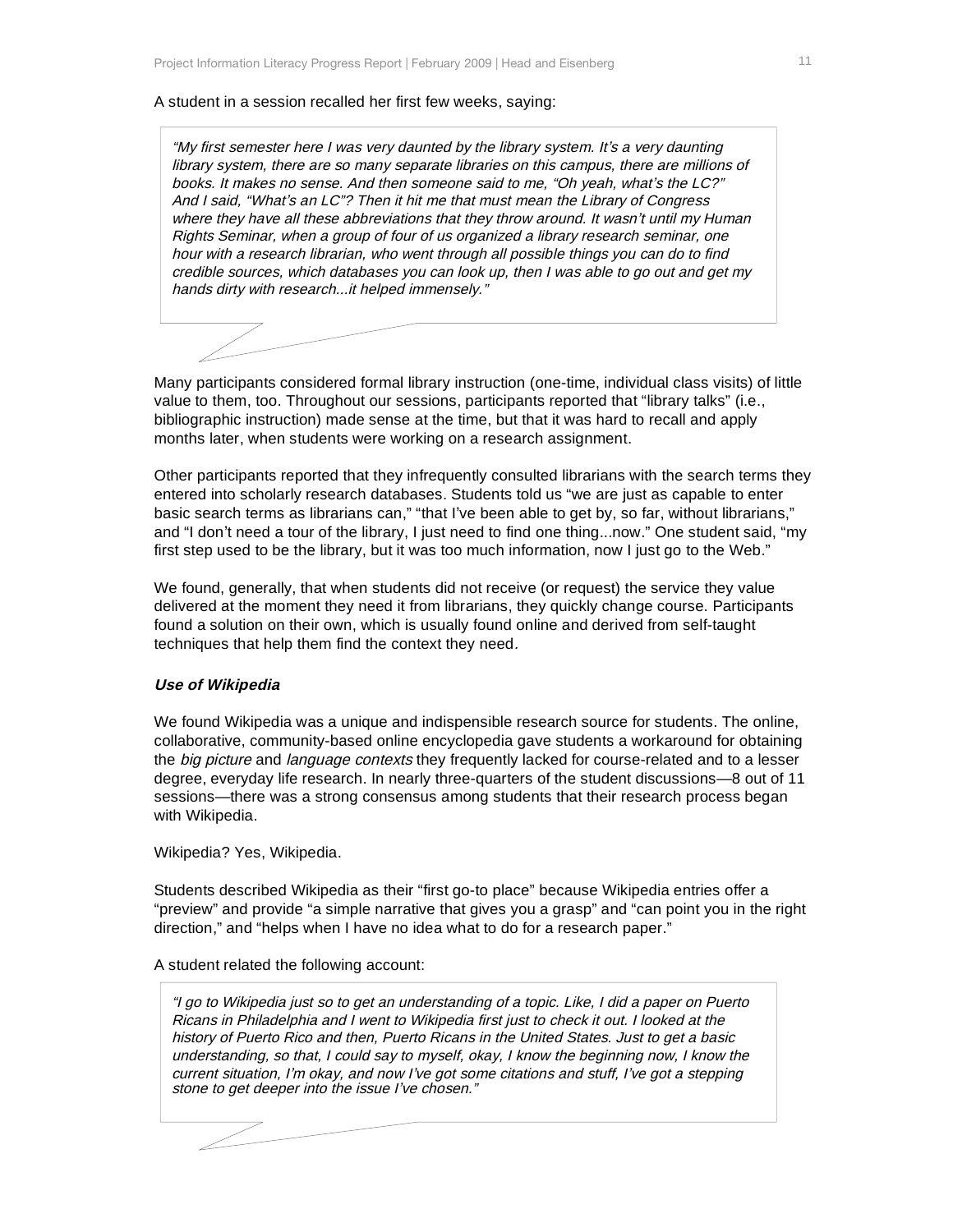Students who used Wikipedia were precise in characterizing the online and collaborative encyclopedia as "a .5 step in my research process" or "the very beginning of the very beginning for me." As one student summed it up, "Wikipedia is my presearch tool." In other words, Wikipedia was used for pre-researching a topic and preceded what students described as "serious research," which involved searching scholarly databases, such as ProQuest, JSTOR, or EBSCO.<sup>7</sup>

Students who used scholarly databases after a Wikipedia search said that they avoided starting with scholarly databases first because it was "too much too soon." Overall, students reported that scholarly articles had "too much technical jargon before I understand what I am writing about" and "were often not up to date as Wikipedia." Before talking to a professor, students admitted, too, they needed background about a topic. (See Figure 3, "Why Do Students Use Wikipedia?")

#### FIGURE 3: Why Do Students Use Wikipedia?

- 1. Provides background and brief overview; helps where scholarly journals can be too specific or narrow as a beginning step in the research process.
- 2. Identifies and defines search terms that students can use when they search scholarly research databases next.
- 3. List citations at the bottom that serve as a jumping-off point for using scholarly research databases.
- 4. Often includes timelines and charts that help with visual learning.
- 5. Uses "good English" that is written by "real people" and that is easily understood (e.g., Wikipedia has content written in a style with "no fluff").
- 6. Provides current, up-to-date information (e.g., "everything is there, even 'Joe the Plumber' is in there").
- 7. Interface is usable (e.g., links are highlighted, entries are short, and "above the fold" information is prioritized).
- 8. Builds confidence and helps students start to get the work done (e.g., "if Wikipedia can summarize something that seems so broad and huge to me, then I know I can do it to for my assignment").
- 9. Shows another network of research sources that exist (e.g., "I was working on a paper about the Seven Wonders of the Ancient World, I had my list of resources that I could compare with the citations on Wikipedia to see someone there came up with").
- 10. Open-sourced functionality allows for updates and changes that can increase the authority and accuracy of information.

 $(n = 86)$ 

 $\overline{a}$ 

 $7$  As a point of interest, none of the participants brought up use of one of Gale's subject encyclopedias for "backgrounding" a topic. In one session, an English major said she went to SparkNotes to get background for a research assignment, another student responded to her, "But SparkNotes doesn't have everything, like Wikipedia does." There was a consensus in our sessions that Wikipedia rarely disappoints. One student said, "Wikipedia even has Joe the Plumber listed, I've checked."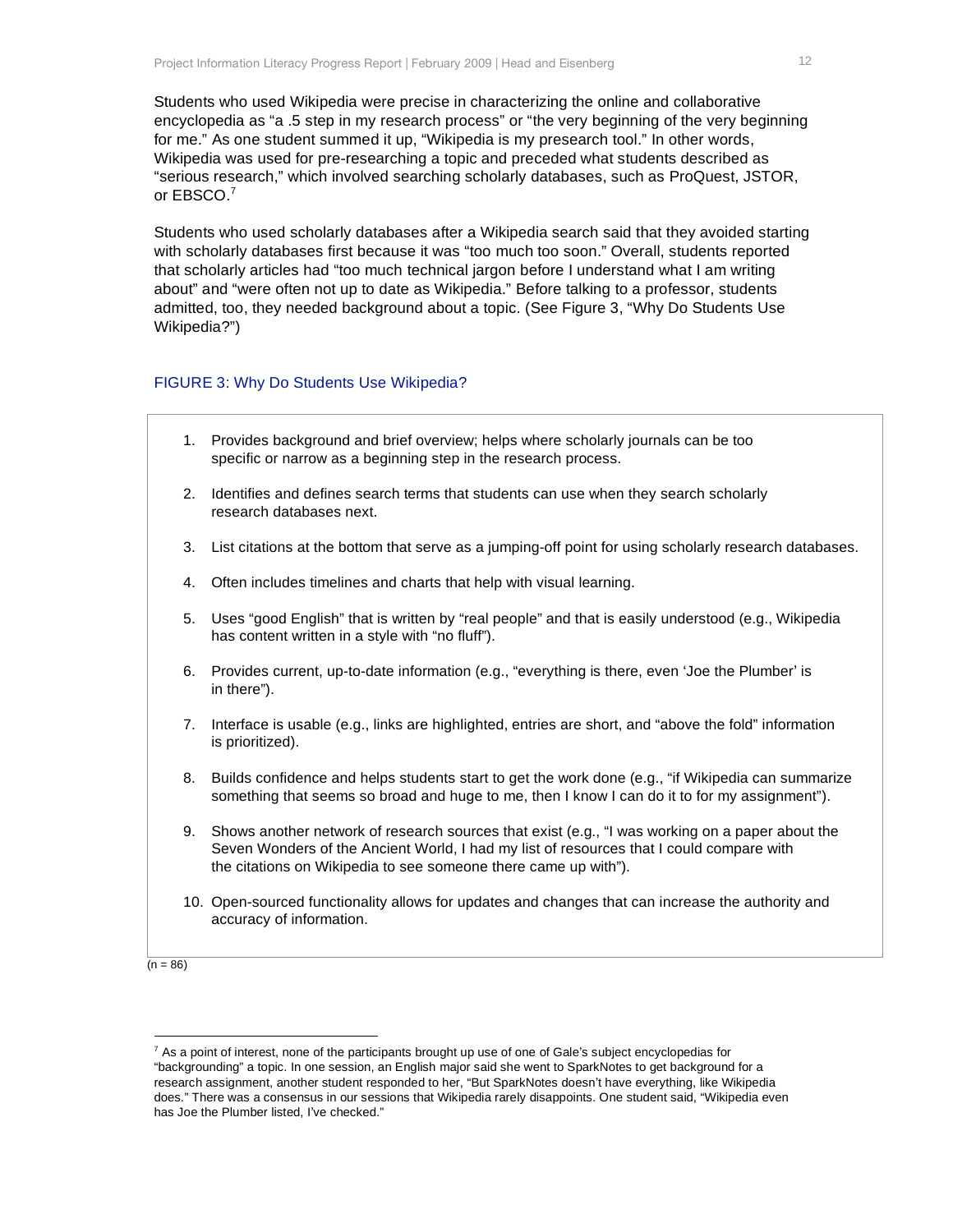Participants told us they were fully aware of the controversy over using Wikipedia, especially for college-level research and assignments. Some students openly called their Wikipedia use "naughty," admitting they were "embarrassed to say" but they frequently used the site. Another student said, "Wikipedia? It's a great place to start, and a horrible place to end, at least that's what my professor says."

While some students mentioned the penalties for using Wikipedia for course-related research assignments (e.g., ranging from public humiliation in class to receiving a failing grade), we found the majority of students ignored the negatives and went to the site anyway. Most students depended on and used Wikipedia for information cited in papers, but just never included Wikipedia entries on their Works Cited page.

In our sessions, students also discussed concerns over Wikipedia and accuracy. However, most participants believed that they, themselves, had the ability to discern the credibility of a Wikipedia source, based on their "gut level" interpretation of Wikipedia's rating system (e.g., posted notes by editors such as, "This article needs additional citations for verification").

The relationship between the transparency of Wikipedia's open source knowledge production methods and students' concerns about credibility is an area we hope to explore further in our research.<sup>8</sup>

Overall, as far as the students in our sessions were concerned, the advantages of using Wikipedia definitely outweighed its perceived drawbacks. While Wikipedia may do little to help students figure out the situational context for an assignment, Wikipedia is a "one stop shop" for providing, some, not all students, every time, with the *big picture context* and language context they need to make sense out of an assignment and move onto what they described as serious research, or searching for scholarly materials, usually online.

#### **Implications**

 $\overline{a}$ 

Our findings offer some rich and intriguing insights into the behavior and motivations of early adults and the ways in which they seek information in the digital age—in their own words, through the retelling of their own experiences.

In general, students reported being challenged, confused, and frustrated by the research process, despite the convenience, relative ease, or ubiquity of the Internet. In our sessions, frustrations included the effects of information overload and being inundated with resources, but more. Participants also reported having particular difficulty traversing a vast and ever-changing information landscape. Specifically, participants greatest challenges were related to finding the materials they desired, knew existed, and needed on a "just in time" basis.

Overall, we conclude that students are challenged and often inexperienced with "finding context"—a requisite for conducting course-related research and to a lesser extent, everyday life research. We have developed a preliminary typology of contexts to describe the kinds of backgrounds college students may need when they conceptualize and operationalize the research process, especially in the early stages, whether they are at large research institutions or teaching colleges.

<sup>&</sup>lt;sup>8</sup> For a further discussion, see Simson L. Garfinkle's, "Wikipedia and the Meaning of Truth: Why the online encyclopedia's epistemology should worry those who care about traditional notions of accuracy," MIT Technology Review, November/December 2008. The author argues that Wikipedia's standard of truth is consensus and that their standard for verifiability is "really an appeal to authority—not the authority of truth, but the authority of other publications."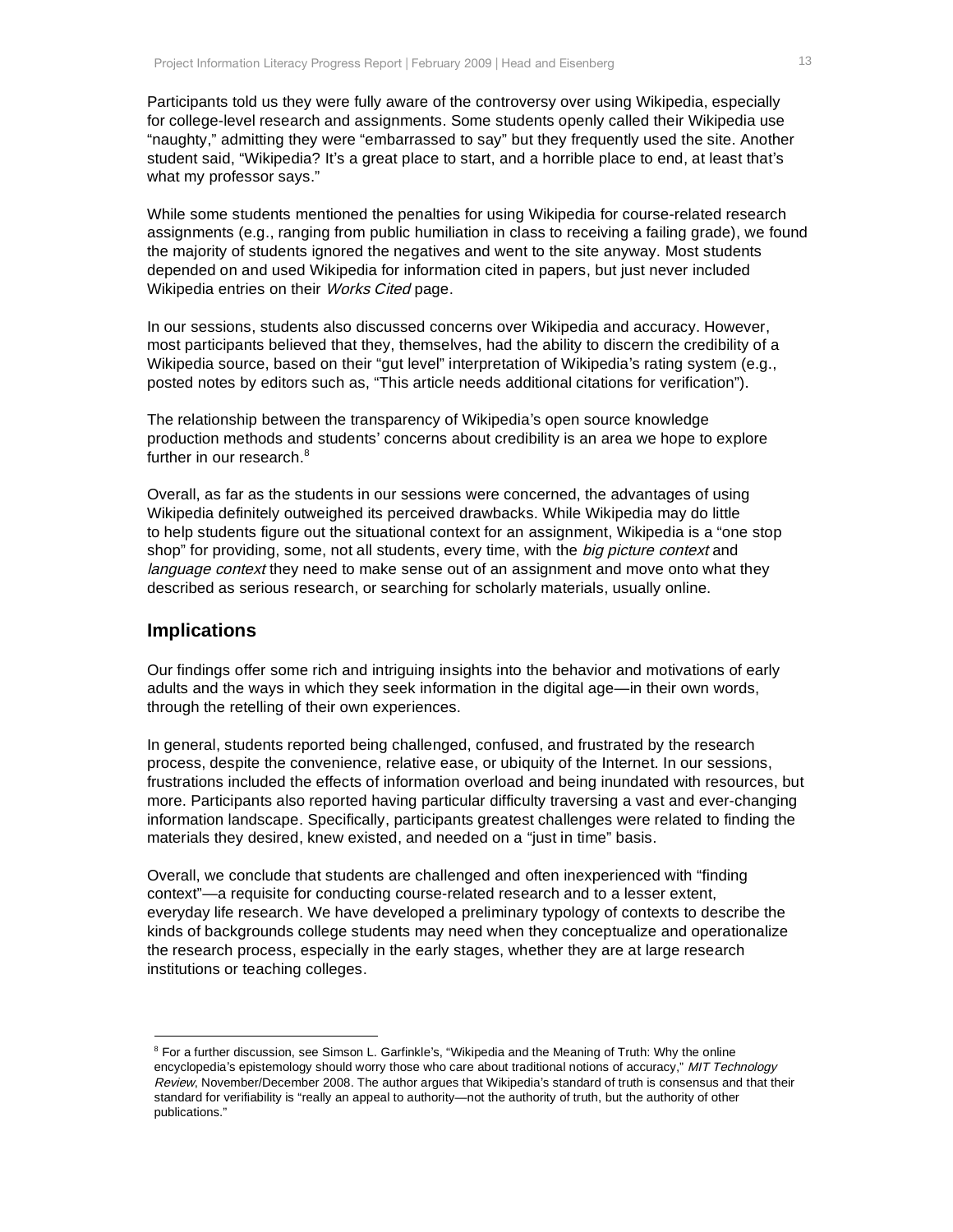Our hope is that our typology, as we refine it with further research, will offer an inside view of the student research process, help identify its "pain points," and have some benefit to those involved in transferring and teaching information literacy competencies to students. Our goal in our future work is to make some recommendations to faculty and librarians.

We believe a deeper understanding of how students conceptualize research processes may be the basis for identifying and narrowing gaps between types of research practiced by students compared to those used by faculty. In particular, we hope to make recommendations for how faculty can provide students with a greater understanding of a topic's big picture context as well as providing more details about the *situational context* of an assignment.

For librarians, a further understanding of what kinds of contexts students seek during different times of the research process may help librarians with their ongoing efforts to make bibliographic instruction more "student-centered" and contextual, based on students' needs at given times. At the conclusion of our full research study, we hope to recommend more ways librarians can supply the *information-gathering context* students report they need when they conduct research.

#### **Next Steps**

In Spring 2009, we plan to test our preliminary typology further with a larger sample and a student survey administered on three campuses, enrolled in similar institutions (i.e., community colleges, public colleges and universities, and private colleges and universities). In particular, in the next phase of our work, we will explore our findings, in the hope to:

- 1. Collect quantitative data about the student research process to obtain a more systematic and formal understanding of the existence of research contexts and test our typology further. With a goal of finding out more about the "early adult" research process, including when the needs for different context arises, under what conditions and in what order, if one applies, and how students obtain contexts for satisfying their information needs through pedagogical methods, and self-taught workarounds, such as Wikipedia.
- 2. Understand how and why the design of online resources used by campus libraries and produced by database vendors, enhances or detracts from early adults' research experiences. With a goal of finding out when certain resources work best for helping students find the contexts they need for carrying out research.
- 3. Make recommendations, based on quantitative and qualitative data, for how faculty, librarians, and others involved in transferring, teaching, information literacy competencies to early adults, may be able to have a deeper understanding of what happens on the student side of the research process equation.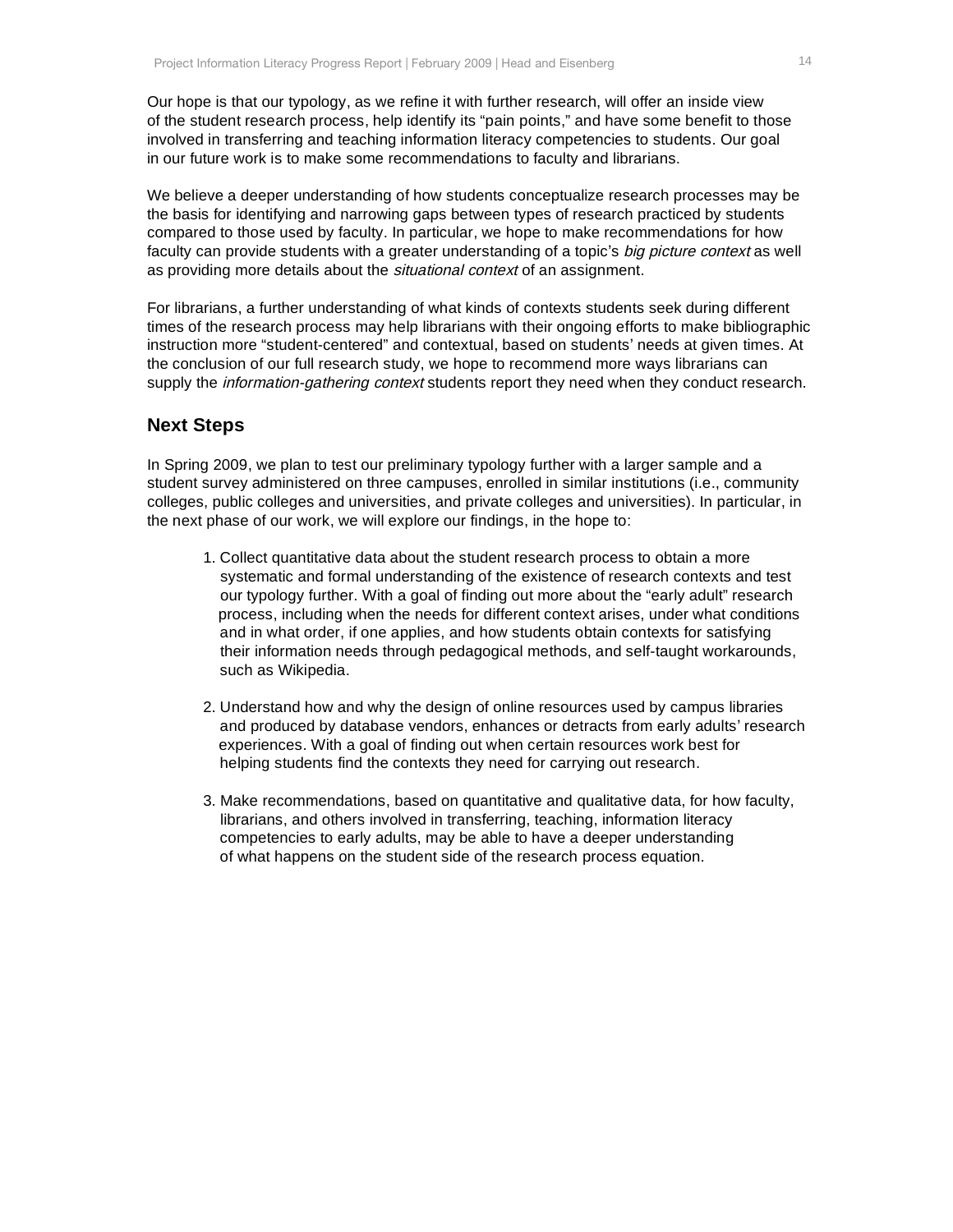# **Appendix**

## **Research Methods and Sampling**

The Project Information Literacy Team conducted eleven 90-minute student discussion group sessions on 7 campuses in the U.S. between October and December 2008. Co-Principal Investigator Dr. Alison Head led the discussions with students. Project Information Literacy Team Member Sarah Vital, a reference librarian at Saint Mary's College of California, who worked on the 2007 study of students on that campus with Dr. Head, served as research associate and an observer at the majority of the sessions.

In total, there was a collective sample of 86 full-time sophomores, juniors, and seniors, who were studying humanities and social sciences and enrolled at public universities and private colleges and universities and at community colleges. Our sample was comprised of students who had completed more than one semester and had completed most of the prerequisites in the humanities and social sciences.

In order to facilitate data collection activities on each campus, we enlisted the help of a "research liaison" (i.e., the instruction librarian or library dean at each institution). Among the various types of schools, we selected campus sites based on their "best fit" for our sample (i.e., an institution's enrollment, an institution's resources dedicated to information literacy training modules, its library collection size, its geographic location, and whether it can be categorized as a teaching or research institution).

We also asked research liaisons (to the best of their knowledge and acknowledging "selfreporting") to rank the information literacy competencies levels of the undergraduates they served on their campus. We used a 1-to-5- scale (1 being a low level of information literacy competency and 5 being a high level of information literacy competency) that is not reported here for privacy reasons. Our sampling criteria for selected institutions were also based on choosing schools that represented what our data reflected as both ends of the information literate competency scale. The table on the next page shows baseline information about each institution where data were collected.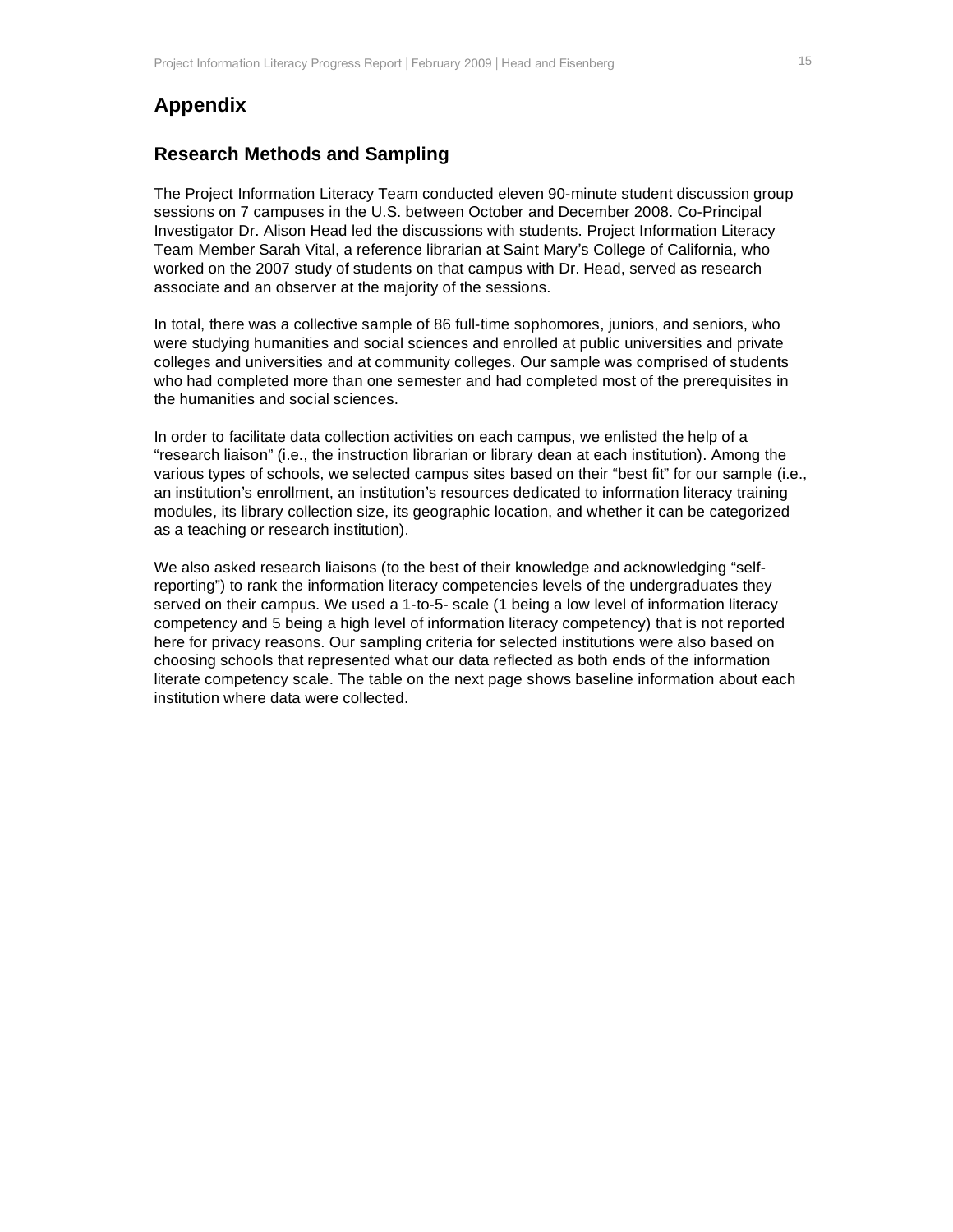| <b>Institution</b>                                                             | <b>Research Liaison</b>                                                            | Date of<br>Session(s)            | <b>Sample</b><br><b>Size</b><br>$(n = 86)$ | <b>Enrollment</b><br>of Full-Time<br><b>Undergrads</b> |
|--------------------------------------------------------------------------------|------------------------------------------------------------------------------------|----------------------------------|--------------------------------------------|--------------------------------------------------------|
| Harvard University,<br>Cambridge, MA<br>(Private University)                   | Susan Gilroy, Head of<br>Reference, Lamont<br>Library                              | Tuesday,<br>October 28,<br>2008  | 14                                         | 6,000                                                  |
| University of Illinois at<br>Urbana-Champaign, IL<br>(Public University)       | Lisa Janicke Hinchliffe,<br>Coordinator of Information<br><b>Literacy Services</b> | Thursday,<br>November 6,<br>2008 | 18                                         | 30,895                                                 |
| Mills College<br>Oakland, CA<br>(Private college)                              | Carol Jarvis, Associate<br><b>Library Director</b>                                 | Monday,<br>November 10           | 14                                         | 973                                                    |
| Diablo Valley Community<br>College<br>Pleasant Hill, CA<br>(Community College) | Andy Kivel, Library<br>Department Chair                                            | Friday,<br>November 14           | 11                                         | 16,000                                                 |
| University of Washington<br>Seattle, WA<br>(Public University)                 | Deb Raftus, Romance<br>Languages and<br>Literatures Librarian                      | Tuesday,<br>November 18          | 15                                         | 28,843                                                 |
| <b>West Valley Community</b><br>College<br>Saratoga, CA<br>(Community College) | Maryanne Mills, Library<br>Department Chair                                        | Thursday,<br>November 20         | $\overline{7}$                             | 3,378                                                  |
| <b>Shoreline Community</b><br>College<br>Shoreline, WA<br>(Community College)  | Claire Lev Murata,<br><b>Information Literacy</b><br>Librarian                     | Tuesday,<br>December 2           | $\overline{7}$                             | 9,898                                                  |

#### Appendix, Figure 1: Institutions in the Fall Discussion Group Sample

#### **Student Sample**

At four-year institutions, we recruited a voluntary sample of full-time undergraduates (sophomores, juniors, and seniors), who had taken a majority of their coursework in the humanities and/or social science disciplines. At two-year community colleges we conducted sessions with a voluntary sample of full-time students, who had completed more than 15 units and had taken more than four or five courses in humanities or social sciences.

We intentionally excluded any college freshman or first-year students from our sample. Firstyear students were more likely to discuss research strategies they had used in high school, instead of those they had developed (or were learning to develop) and had used, so far, in college. We also excluded those students majoring in the science our sample, for the most part,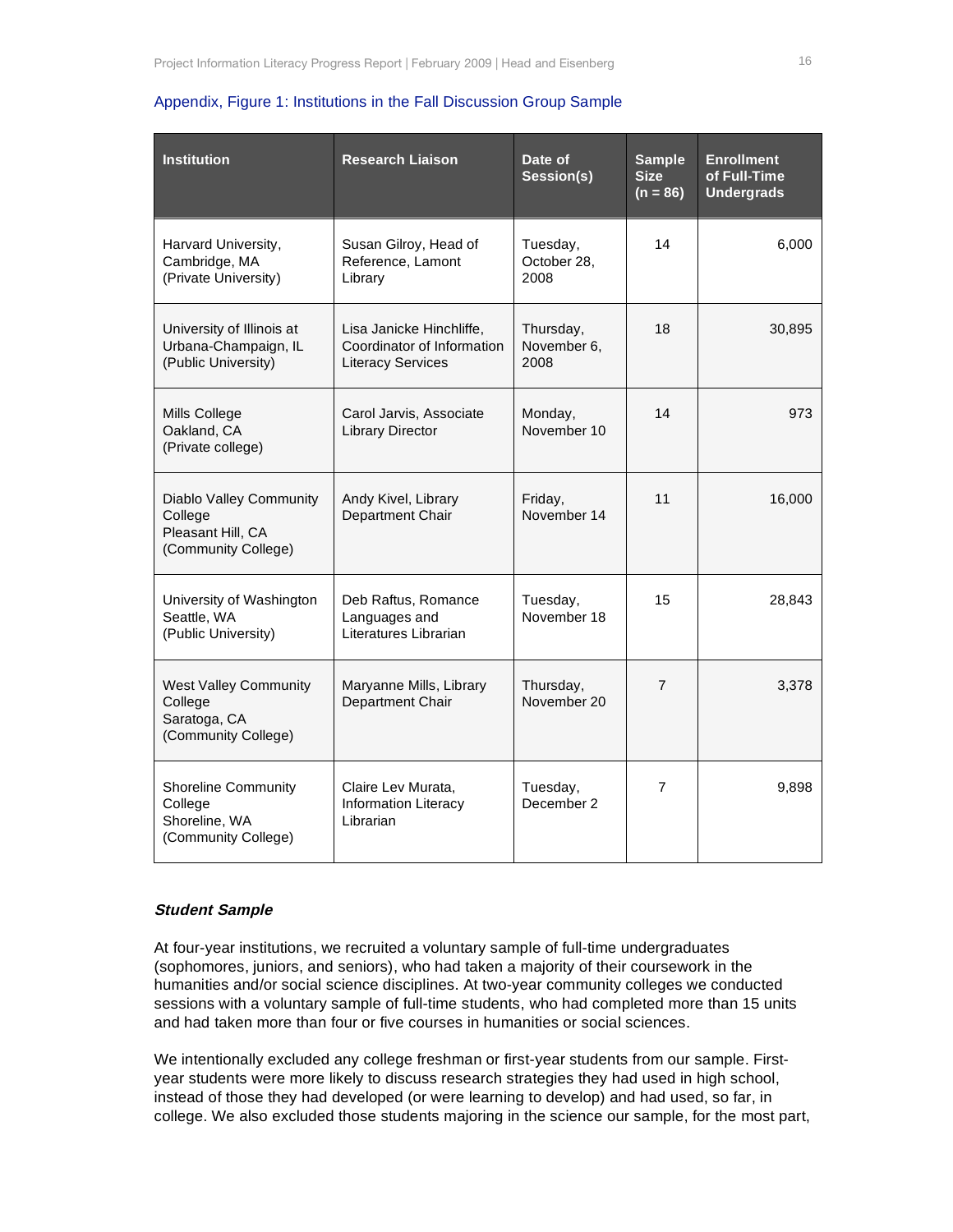who use labs for experiments and research assignments. Our intention was to talk to students most likely to use libraries, as a "lab," for their research assignments. Admittedly, we acknowledge that self-report is always an unavoidable issue with discussion groups, such as the one used in our research design.

The PIL team worked closely with the research liaisons to organize and recruit the student sample. We used several methods to recruit participants for the discussion group, including: (1) research liaisons' contact with students; (2) PIL flyers posted in classrooms, dormitories, and on hallway bulletin boards (i.e., not just in the library) with a call for discussion group participation; (3) a "refer a friend" incentive offered to students who had already signed up; (4) faculty contacts with students announcements in class or an email; and (5) a brief announcement online on the campus news site. In exchange for their time, student participants were given a \$15 iTunes card. The vast majority of our participants were recruited through library or faculty contact. Students wishing to participate were directed to an online form for study participation on the PIL Web Site and were contacted, if selected, by the PIL Team to schedule a session.

The mean GPA for the total student sample across all 7 schools was 3.44, or just above a B+. There was representation from students studying anthropology, art history, communication, economics, education, English, gender studies, global studies, health, history, international relations, languages, linguistics, music, political science, psychology, social studies, and sociology. To a much lesser degree (9% of the sample), some student "walk ins" in our sessions were studying computer science, nursing, engineering, and business administration.

Far more females (70%) than males participated in the sessions. However, we did not intentionally try to balance our sample for gender (one of the institutions in the campus sample, Mills College is a women's college). Without Mills in the sample, more than half of the sample from co-ed campuses was female (63%).

The sample was limited in the number, nature, and range of participants who volunteered to participate. In some cases, our research liaisons contacted students who had jobs in the library. We made a concerted effort not to recruit a sample in which library student workers were disproportionately represented, since it was believed the student workers could introduce bias about using the library into the discussions. We found, however, that the opposite was true. Students who were library workers were often good "foils" for getting other students in the sessions, who had little or no awareness of library services, to share their thoughts and experiences.

## **Purpose of Discussion Groups, Use of Data**

The purpose of conducting the student discussion groups was to collect qualitative data about early adults' research habits, behaviors, experiences, and the obstacles they encounter. Qualitative data from the discussion groups will be used to inform the student survey instrument and its response categories, which we will administer in Spring 2009 on three campuses (i.e., a community college, public college or university, and private college or university).

The student discussion groups were an integral part of collecting data to begin answering PIL's overarching research question: In the digital age, how do early adults conceptualize and operationalize course-related research and research for solving information problems related to their daily lives?

More specifically the trajectory of our overall research study seeks to answer the following research questions: